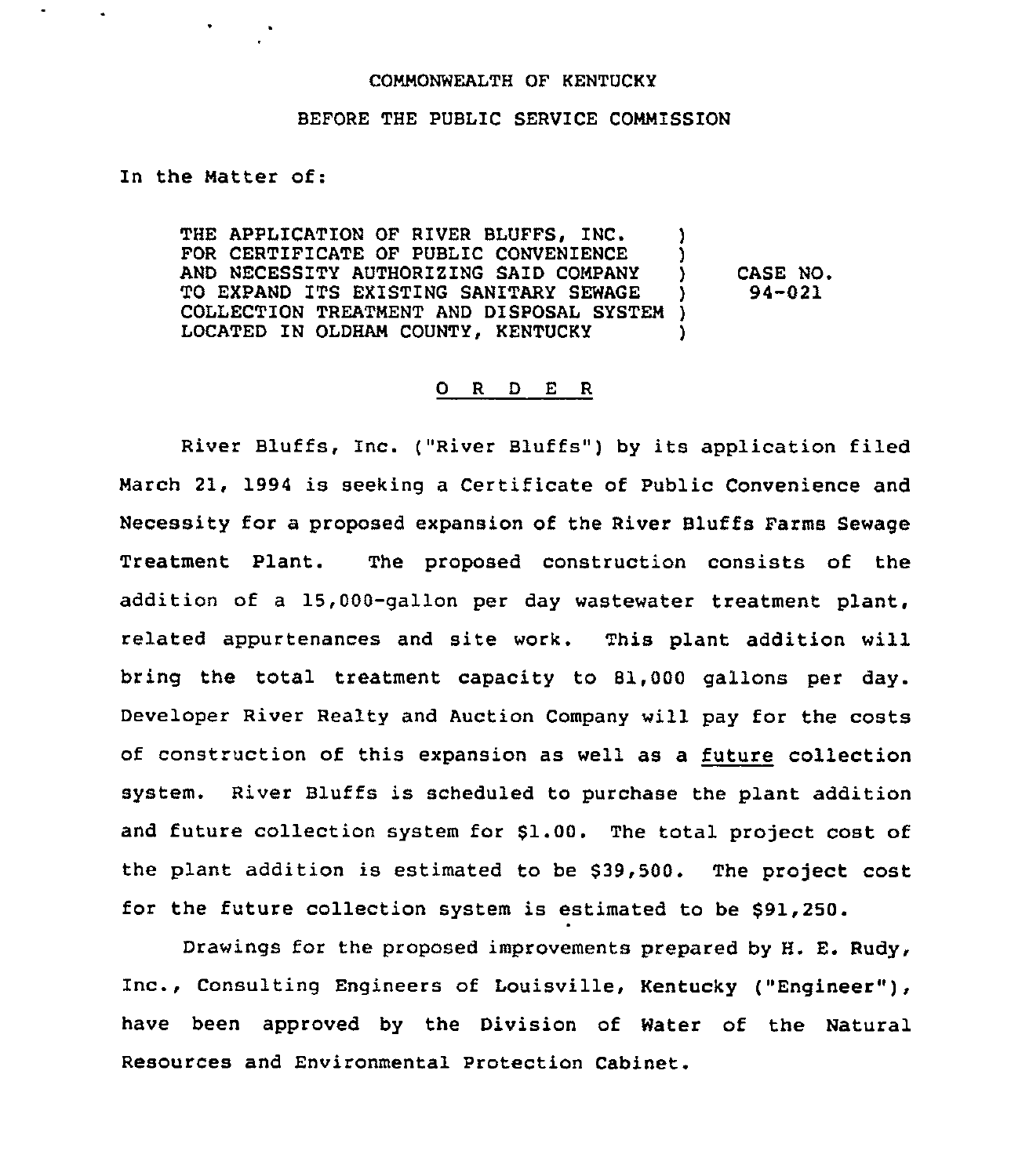The Commission, having reviewed the evidence of record and being otherwise sufficiently advised, finds that:

 $\bullet$  -  $\bullet$  -  $\bullet$  -  $\bullet$  -  $\bullet$ 

1. Public convenience and necessity requite that the construction proposed be performed and that a Certificate of Public Convenience and Necessity be granted.

2. The proposed construction consists of the addition of a 15,000-gallon per day wastewater treatment plant and miscellaneous appurtenances.

3. Any deviation from the construction approved should be undertaken only with the prior approval of the Commission.

4. River Bluffs should obtain approval from the Commission prior to the construction of the collection system or any additional construction not expressly certificated by this Order.

S. River Bluffs should furnish duly verified documentation of the total costs of this project including the cost of construction and all other capitalized costs (engineering< legal, administrative, etc.) within <sup>60</sup> days of the date that construction is substantially completed. Said construction costs should be classified into appropriate plant accounts in accordance with the Uniform System of Accounts for Sewage Utilities prescribed by the Commission.

6. River Bluffs'ontract with its Engineer should require the provision of construction inspection under the general supervision of a professional engineer with a Kentucky registration in civil or mechanical engineering to ensure that the construction

 $-2-$